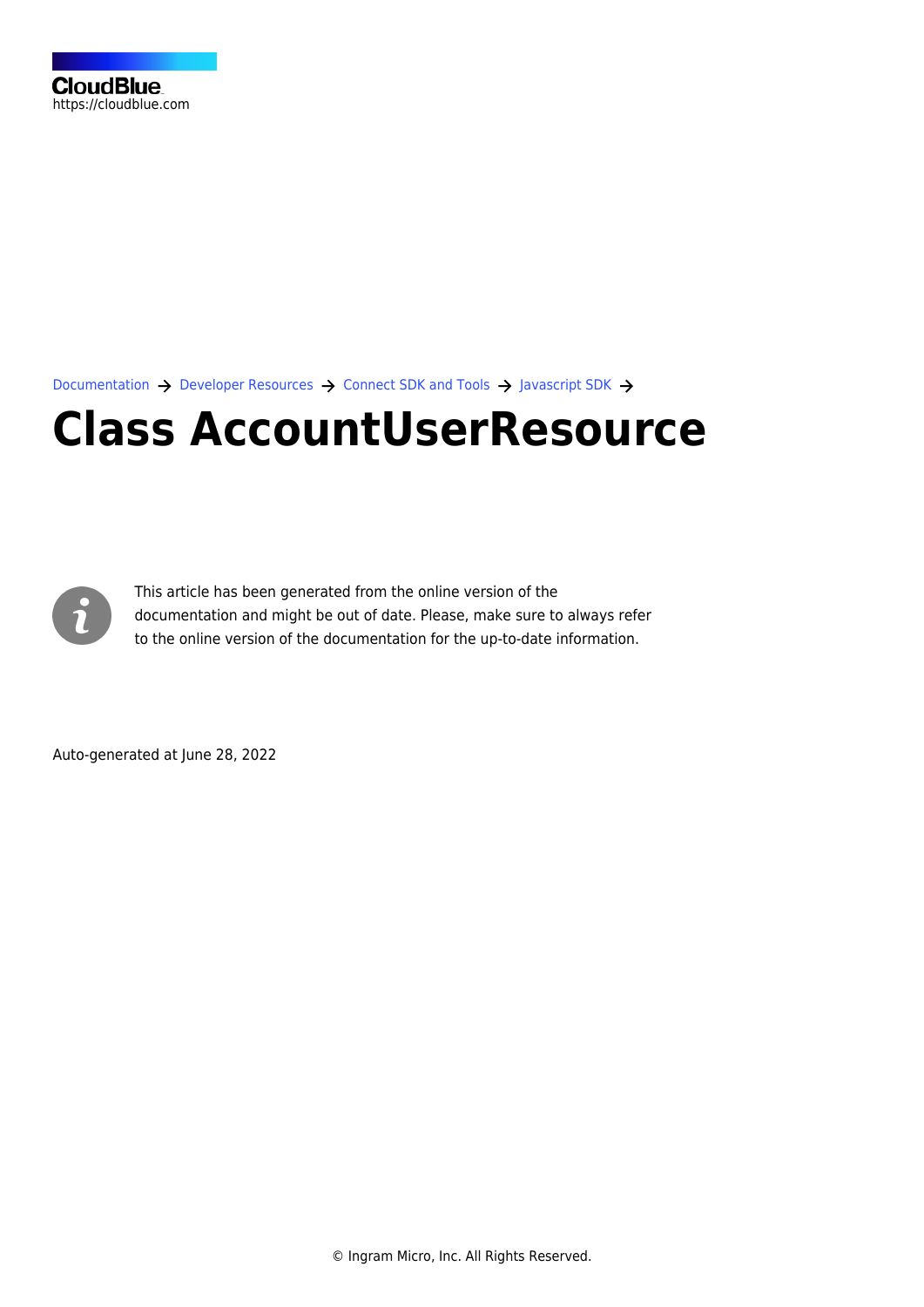## **CloudBlue**

### **Classes**

[AccountUserResource](#page-1-0) ⇐ GenericResource

The AccountUserResource allow consumers of the CloudBlue Connect API to access information about Users related to an account.

 $AccountResource \Leftarrow GenericResource$  $AccountResource \Leftarrow GenericResource$ 

The AccountResource class provides methods to access the accounts endpoint of the Cloud Blue Connect API.

#### <span id="page-1-0"></span>**AccountUserResource ⇐ GenericResource**

The AccountUserResource allow consumers of the CloudBlue Connect API to access information about Users related to an account.

**Kind**: global class **Extends**: GenericResource **Category**: Resources

#### <span id="page-1-1"></span>**AccountResource ⇐ GenericResource**

The AccountResource class provides methods to access the accounts endpoint of the Cloud Blue Connect API.

**Kind**: global class **Extends**: GenericResource **Category**: Resources

- $\bullet$  [AccountResource](#page-1-1)  $\Leftarrow$  GenericResource
	- [new AccountResource\(client\)](#page-1-2)
	- [.users\(id\)](#page-2-0) ⇒ [AccountUserResource](#page-1-0)

#### <span id="page-1-2"></span>**new AccountResource(client)**

Creates a new instance of the AccountResource class.